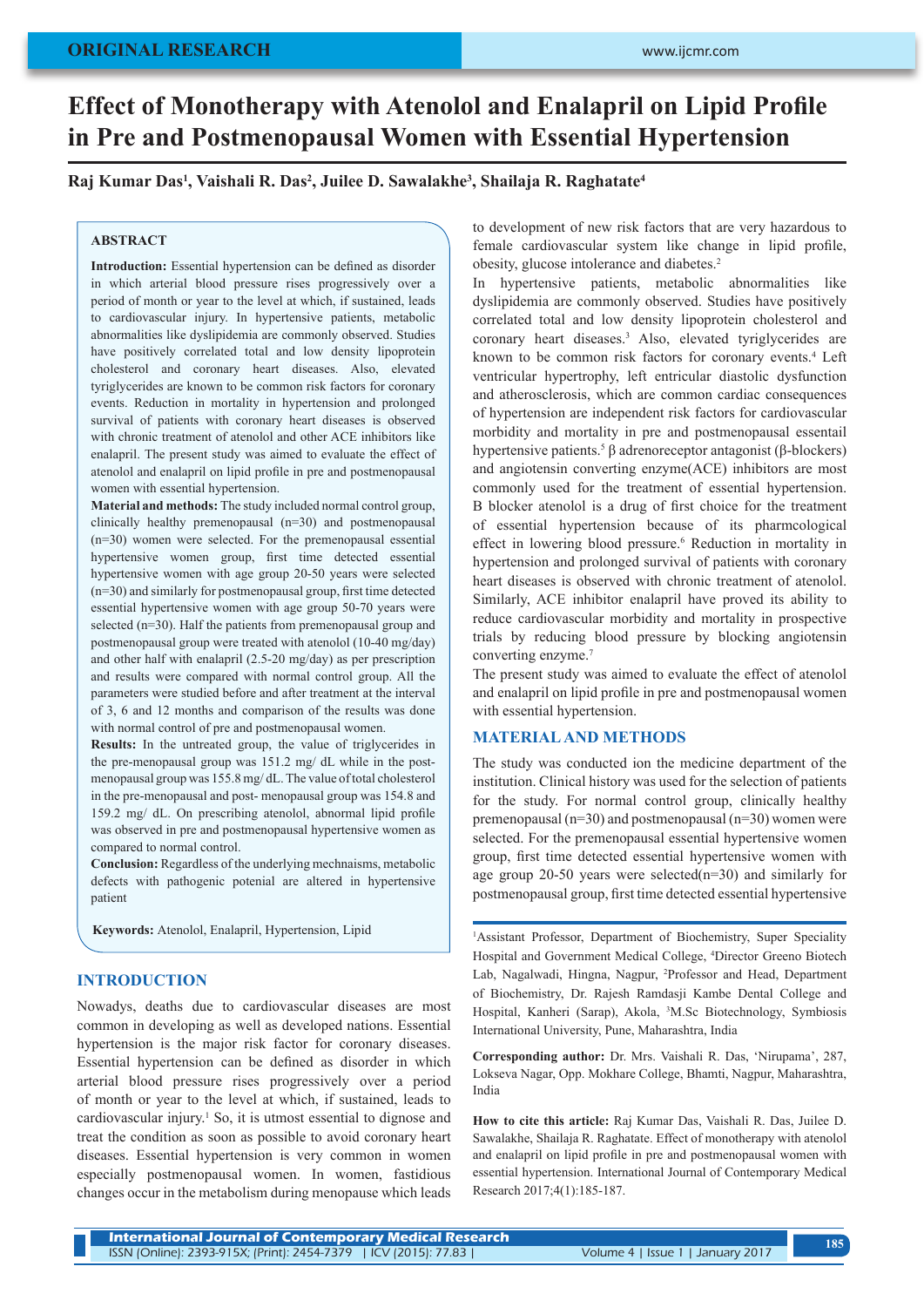women with age group 50-70 years were selected (n=30). Half the patients from premenopausal group and postmenopausal group were treated with atenolol (10-40 mg/day) and other half with enalapril (2.5-20 mg/day) as per prescription and results were compared with normal control group.

The patients were advised to avoid any change in the dietary habits and exercise routine during the time of study. A written informed consent was obtained from every patient participating in the study after explaining to them the advantages and procedure for the study. For the evaluation of lipid profile i.e. total cholesterol, triglycerides, LDL-cholesterol and HDLcholesterol, fasting blood sample was withdrawn from the patient.

#### **STATISTICAL ANALYSIS-**

All the parameters were studied before and after treatment at the interval of 3, 6 and 12 months and comparison of the results was done with normal control of pre and postmenopausal women. Descriptive statistics like mean and percentages were used for data analysis.

#### **RESULTS**

Table 1, Figures 1 and 2 shows the values of triglycerides, total cholesterol, and LDL-cholesterol values and HDL-cholesterol level in untreated group. In the untreated group, the value of triglycerides in the pre-menopausal group was 151.2 mg/ dL while in the post-menopausal group was 155.8 mg/ dL. The value of total cholesterol in the pre-menopausal and post- menopausal group was 154.8 and 159.2 mg/ dL. On prescribing atenolol, abnormal lipid profile was observed in pre and postmenopausal hypertensive women as compared to normal control.

# **DISCUSSION**

In the present study, increased triglycerides, total cholesterol, and LDL-cholesterol values and decreased HDL-cholesterol level was observed in untreated pre and postmenopausal hypertensive patients. In these patients, dyslipidemia is considered to be risk factor for cardiovascular diseases. An increase in the level of total cholesterol, triglycerides, LDL-cholesterol and decrease in HDL-cholesterol was observed. The inhibition of lipoprotein lipase, might be the pathway for increasing triglycerides during atenolol therapy which leads to increase in triglycerides.<sup>8</sup> The decreased level of HDL-cholesterol in pre and postmenopausal hypertensive patients may be the result of decrease in lecithin cholesterol acyltransferase leading to lower activity of the high-density lipoprotein-lecithin cholesterol acyltransferase cycle.<sup>9</sup> The level of total cholesterol, triglycerides, LDLcholesterol and decrease in HDL-cholesterol was increased in these patients. On prescription of enalapril, results opposite to these findings were observed. Improved vasodilation properties and reduced vascular damage was observed in clinical studies conducted to assess anti-hypertensive treatment with angiotensin converting enzyme inhibitor. Lipid profile is improved in patients treated with ACE-inhibitor by increasing blood flow due to which triglycerides are removed by enhanced contact with lipoprotein lipase.<sup>10</sup> Studies conducted previously have reported that decreased formation of angiotensin-II due to inhibition by enalapril is vasodilatory. Enhanced capillary flow by vasodilation leads to increased contact with lipoprotein lipase and helps in removal of plasma triglycerides.11 An increase in the

| Parameter                                                      | Pre-       | Post-      |
|----------------------------------------------------------------|------------|------------|
|                                                                | menopausal | menopausal |
| Triglycerides mg/dL                                            | 151.2      | 155.8      |
| Total cholesterol mg/dL                                        | 154.8      | 159.2      |
| LDL-cholesterol mg/dL                                          | 141.2      | 154.5      |
| HDL-cholesterol mg/dL                                          | 70.2       | 42.2       |
| Table-1: Triglycerides, total cholesterol, and LDL-cholesterol |            |            |
| values and HDL-cholesterol level in untreated group            |            |            |







**Figure-2:** LDL-cholesterol values and HDL-cholesterol level in untreated group

level of high-density lipoprotein cholesterol by enalapril might also be due to activation of high density lipoprotein lecithin cholesterol acyltransferase cycle by enalapril which leads to increased activity of lipoprotein cholesterol acyltransferase.<sup>12</sup>

M. Stimpel et al. investigated the effect of the new ACEinhibitor moexipril versus the β1-adrenergic blocker atenolol on metabolic parameters, adverse events (AEs) and sitting systolic (SSBP) and sitting diastolic blood pressure (SDBP) in obese postmenopausal women with hypertension (stage I and II). After a 4-week placebo run-in phase, 116 obese, postmenopausal women with primary hypertension were randomised into two treatment groups receiving once daily dosages of either moexipril 7.5 mg or atenolol 25 mg initially (mean age:  $57\pm7$  years in both groups; mean weight: 94 kg in the moexipril group and 89 kg in the atenolol group, corresponding to a body mass index (BMI) of 35.2 kg/m2 and 34.1 kg/m2 in both groups, respectively). After 4 and 8 weeks, the dosages were uptitrated to moexipril 15 mg, or if necessary to moexipril 15 mg /hydrochlorothiazide (HCTZ) 25 mg or to atenolol 50 mg and atenolol 50 mg /HCTZ 25 mg, in patients whose blood